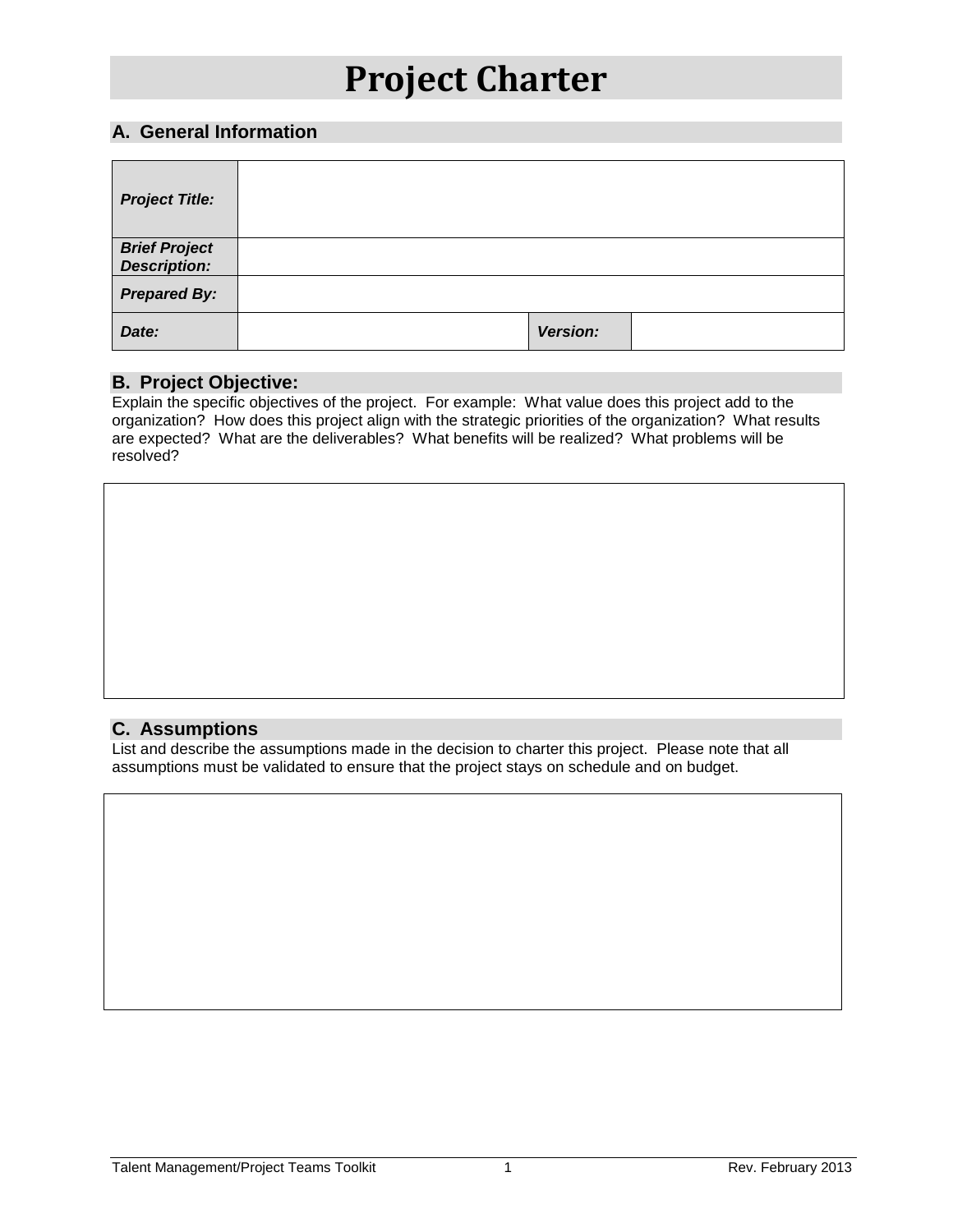### **D. Project Scope**

Describe the scope of the project. The project scope establishes the boundaries of the project. It identifies the limits of the project and defines the deliverables.

List any requirements that are specifically excluded from the scope.

### **E. Project Milestones**

List the major milestones and deliverables of the project.

| <b>Milestones</b> | <b>Deliverables</b> | <b>Date</b> |
|-------------------|---------------------|-------------|
|                   |                     |             |
|                   |                     |             |
|                   |                     |             |
|                   |                     |             |
|                   |                     |             |
|                   |                     |             |
|                   |                     |             |
|                   |                     |             |
|                   |                     |             |

### **F. Impact Statement**

.

List the impact this project may have on existing systems or units.

| <b>Potential Impact</b> | <b>Systems / Units Impacted</b> |  |
|-------------------------|---------------------------------|--|
|                         |                                 |  |
|                         |                                 |  |
|                         |                                 |  |
|                         |                                 |  |
|                         |                                 |  |
|                         |                                 |  |
|                         |                                 |  |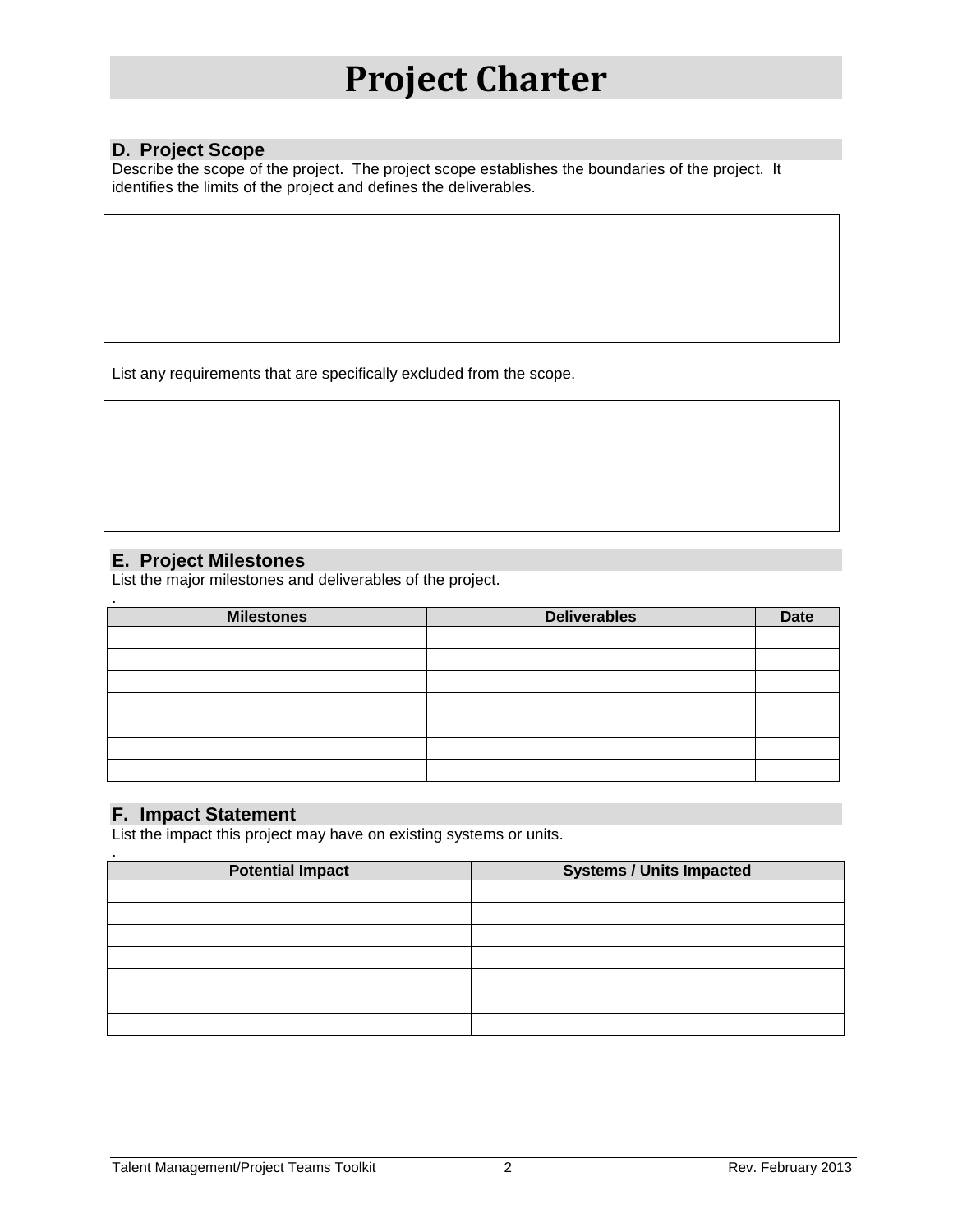## **G. Roles and Responsibilities**

Describe the roles and responsibilities of project team members followed by the names and contact information for those filling the roles. The table below gives some generic descriptions. Modify, overwrite, and add to these examples to accurately describe the roles and responsibilities for this project.

|                                                                                                                                                                                                               | Sponsor: Provides overall direction on the project. Responsibilities include: approve the project          |  |  |
|---------------------------------------------------------------------------------------------------------------------------------------------------------------------------------------------------------------|------------------------------------------------------------------------------------------------------------|--|--|
| charter and plan; secure resources for the project; confirm the project's goals and objectives; keep                                                                                                          |                                                                                                            |  |  |
| abreast of major project activities; make decisions on escalated issues; and assist in the resolution of<br>roadblocks.                                                                                       |                                                                                                            |  |  |
| <b>Name</b>                                                                                                                                                                                                   | <b>Email / Phone</b>                                                                                       |  |  |
|                                                                                                                                                                                                               |                                                                                                            |  |  |
|                                                                                                                                                                                                               |                                                                                                            |  |  |
|                                                                                                                                                                                                               |                                                                                                            |  |  |
| Project Manager: Leads in the planning and development of the project; manages the project to<br>scope. Responsibilities include: develop the project plan; identify project deliverables; identify risks and |                                                                                                            |  |  |
|                                                                                                                                                                                                               | develop risk management plan; direct the project resources (team members); scope control and change        |  |  |
| management; oversee quality assurance of the project management process; maintain all                                                                                                                         |                                                                                                            |  |  |
|                                                                                                                                                                                                               | documentation including the project plan; report and forecast project status; resolve conflicts within the |  |  |
| project or between cross-functional teams; ensure that the project's product meets the business                                                                                                               |                                                                                                            |  |  |
| objectives; and communicate project status to stakeholders.                                                                                                                                                   |                                                                                                            |  |  |
| <b>Name</b>                                                                                                                                                                                                   | <b>Email / Phone</b>                                                                                       |  |  |
|                                                                                                                                                                                                               |                                                                                                            |  |  |
|                                                                                                                                                                                                               |                                                                                                            |  |  |
|                                                                                                                                                                                                               | Team Member: Works toward the deliverables of the project. Responsibilities include: understand the        |  |  |
| work to be completed; complete research, data gathering, analysis, and documentation as outlined in                                                                                                           |                                                                                                            |  |  |
| the project plan; inform the project manager of issues, scope changes, and risk and quality concerns;                                                                                                         |                                                                                                            |  |  |
| proactively communicate status; and manage expectations.                                                                                                                                                      |                                                                                                            |  |  |
|                                                                                                                                                                                                               |                                                                                                            |  |  |
| <b>Name</b>                                                                                                                                                                                                   | <b>Email / Phone</b>                                                                                       |  |  |
|                                                                                                                                                                                                               |                                                                                                            |  |  |
|                                                                                                                                                                                                               |                                                                                                            |  |  |
|                                                                                                                                                                                                               |                                                                                                            |  |  |
| Customer: The person or department requesting the deliverable. Responsibilities include: partner<br>with the sponsor or project manager to create the Project Charter; partner with the project manager to    |                                                                                                            |  |  |
|                                                                                                                                                                                                               | manage the project including the timeline, work plan, testing, resources, training, and documentation of   |  |  |
| procedures; work with the project team to identify the technical approach to be used and the                                                                                                                  |                                                                                                            |  |  |
| deliverables to be furnished at the completion of the project; provide a clear definition of the business                                                                                                     |                                                                                                            |  |  |
| objective; sign-off on project deliverables; take ownership of the developed process and software.                                                                                                            |                                                                                                            |  |  |
| <b>Name</b>                                                                                                                                                                                                   | <b>Email / Phone</b>                                                                                       |  |  |
|                                                                                                                                                                                                               |                                                                                                            |  |  |
|                                                                                                                                                                                                               |                                                                                                            |  |  |
| Subject Matter Expert: Provides expertise on a specific subject. Responsibilities include: maintain                                                                                                           |                                                                                                            |  |  |
| up-to-date experience and knowledge on the subject matter; and provide advice on what is critical to                                                                                                          |                                                                                                            |  |  |
| the performance of a project task and what is nice-to-know.                                                                                                                                                   |                                                                                                            |  |  |
| <b>Name</b>                                                                                                                                                                                                   | <b>Email / Phone</b>                                                                                       |  |  |
|                                                                                                                                                                                                               |                                                                                                            |  |  |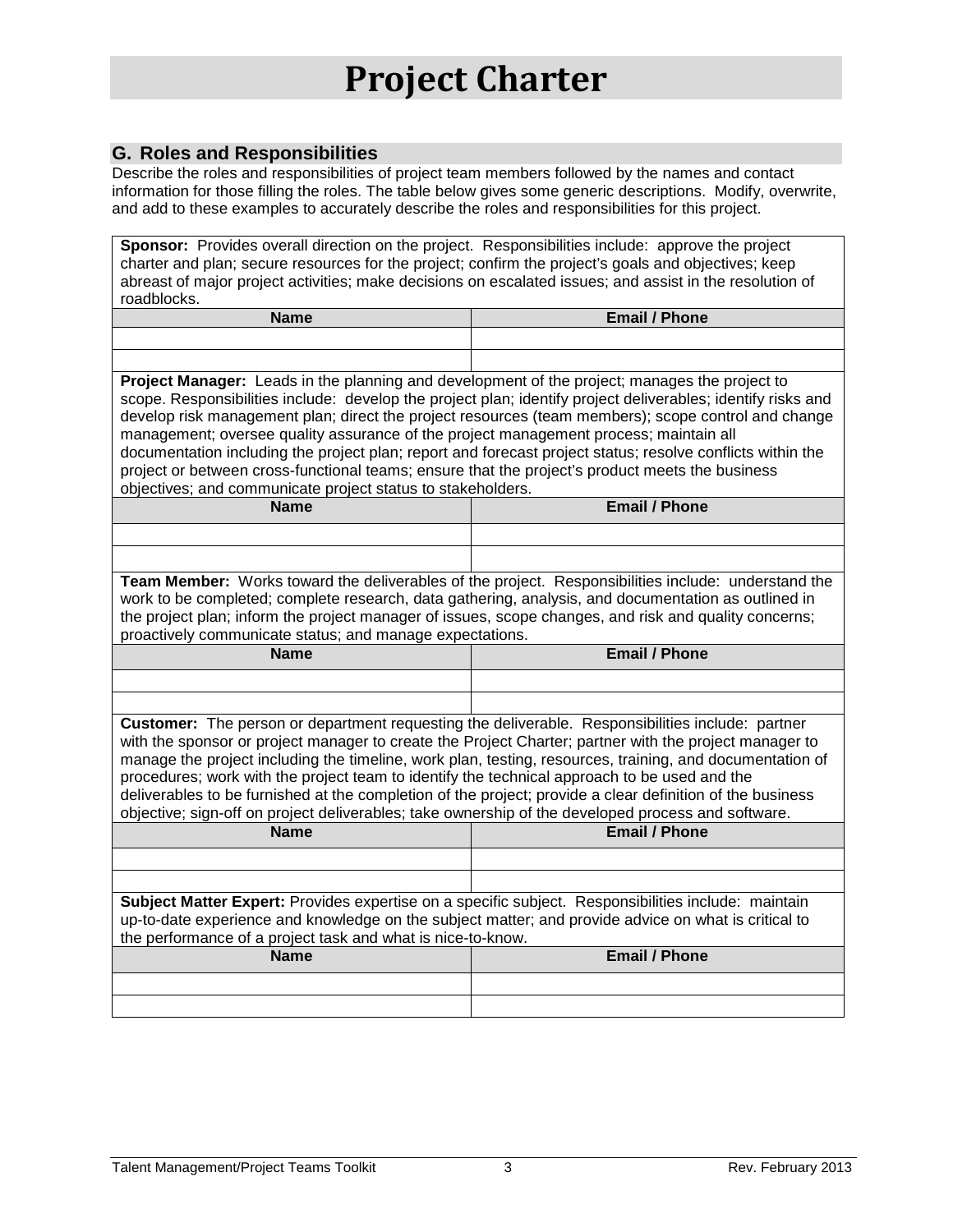#### **H. Resources**

Identify the initial funding, personnel, and other resources committed to this project by the project sponsor.

| <b>Resource</b> | <b>Constraints</b> |
|-----------------|--------------------|
| Project Budget  | - 11               |
|                 |                    |
|                 |                    |
|                 |                    |
|                 |                    |

#### **I. Project Risks**

Identify the high-level project risks and the strategies to mitigate them.

| <b>Risk</b> | <b>Mitigation Strategy</b> |
|-------------|----------------------------|
|             |                            |
|             |                            |
|             |                            |
|             |                            |
|             |                            |

#### **J. Success Measurements**

Identify metric and target you are trying to achieve as a result of this project. For example, overall cost savings of \$50K or reduce processing time by 25 percent.